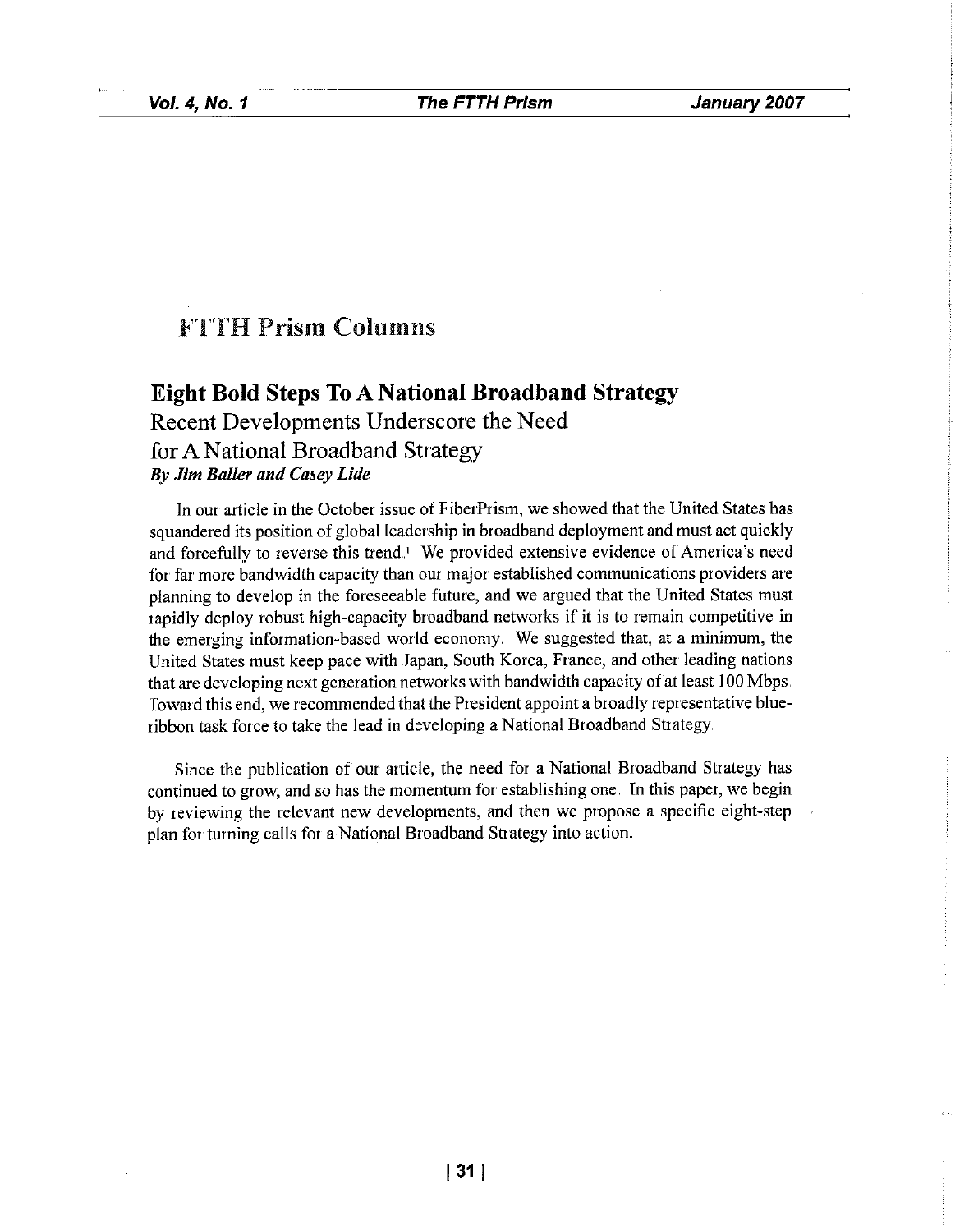Recent Developments Underscore the Need for a National Broadband Strategy

In an article published in the *Washington Post* on November 8, 2006, Federal Communications Commissioner Michael Copps succinctly summarized the sorry state of broadband deployment in the United States and the stakes involved for all Americans:

*America's record in expanding broadband communication is so poor that it should be viewed as an outrage by every consumer and businessperson in the country. Too few of us have broadband connections, and those who do pay too much for service that is too slow. It's hurting our economy, and things are only going to get worse if we don't do something about it.*

Commissioner Copps then cited the absence of a national broadband strategy as a significant part of the problem:

*We need a broadband strategy for America. Other industrialized countries have developed national broadband strategies. In the United States we have a campaign promise of universal broadband access by 2007, but no strategy for getting there. With less than two months to go, we aren't even within shouting distance.2*

Our suggestion that a high-level task force be appointed to facilitate development of a National Broadband Strategy received a boost on November 30, when California Governor Arnold Schwarzenegger announced the formation of such a task force for California. In his press release, Governor Schwarzenegger explained that his task force "will bring together public and private stakeholders to remove barriers to broadband access, identify opportunities for increased broadband adoption and enable the creation and deployment of new advanced communication technologies. … The Golden State must remain competitive in the telecommunication revolution so that we can continue to attract the best, the brightest and the most creative workforce in the world. Broadband will help build California so we can grow our economy, create great jobs and stay ahead in the global marketplace."3 The same is true on a national level.

Recognizing the need for national planning, on December 14, Cisco's chief technology officer, Charles Giancarlo, threw Cisco's weight behind the development of a National Broadband Strategy. In an article in the San Francisco *Chronicle*, he wrote that the development of "[ubiquitous and affordable, high quality broadband connections] is arguably *America's most important infrastructure issue for global competitiveness*. The massive productivity gains made possible by the first wave of Internet advances in this country will not be replicated with a second wave without universal, high-speed broadband access. This will benefit both the consumer and industry alike. The first wave of Internet technology was developed by U.S. companies because of our large domestic market demand. In the global marketplace, if we don't drive the buildout of Internet 2.0 here in the United States, the vendors who benefit from international buildouts, will likely not be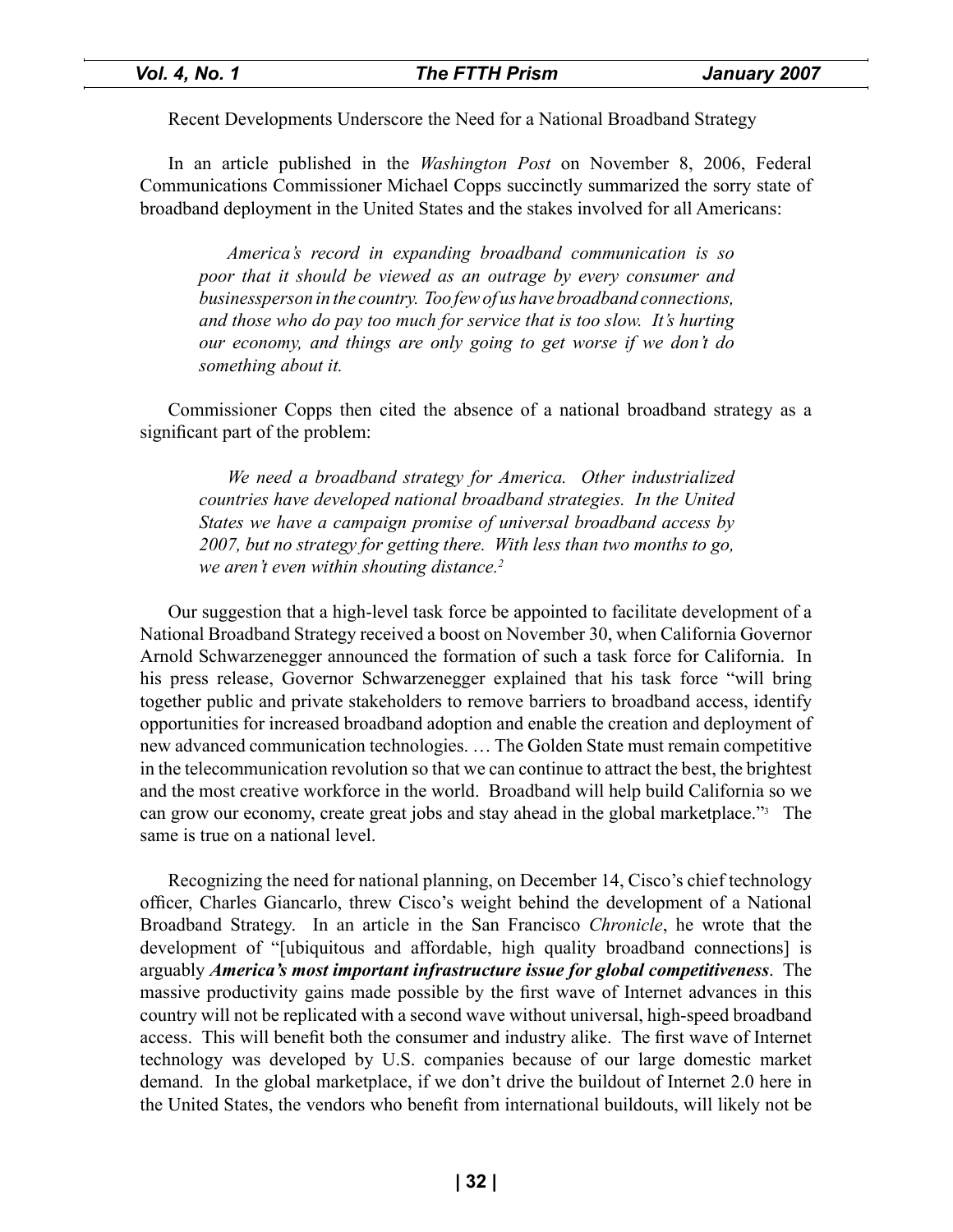#### *Vol. 4, No. 1 The FTTH Prism January 2007*

here, reducing U.S. competitiveness. … *The time for a national broadband plan is now. We need to set national goals and hold our service providers, regulators and legislators accountable for meeting these goals***."**<sup>4</sup>

Similarly, on January 7, 2006, Benton Foundation founder and CEO Charles Benton sent a letter to President Bush, urging the President to establish a national broadband strategy.<sup>5</sup> Benton noted that the United States had fallen short on multiple measures of progress and that a national strategy should, among other things, include "set benchmarks, deployment timetables, a commitment to demand drivers, and measurable thresholds."

In the meanwhile, unlike the United States, the more progressive nations have continued to press forward with national broadband planning. For example, on October 23, Sweden's IT Strategy Policy Group issued a comprehensive report entitled "Broadband for Growth, Innovation and Competitiveness.<sup>6</sup> The report contains an extensive and thoughtful discussion of what Sweden must do to establish "an efficient and future-proof infrastructure with high transfer capacity in both directions."7 Among other things, the Group recommends, "continuing broadband subsidy, an investment in 'broadband in the home,' fibrecabling, coordination of du cts, labeling of services, a predictable spectrum policy, and a number of other measures…"

On December 7, Australia's Communications Minister, Senator Helen Coonan, released a "Broadband Blueprint of Australia." In her press release, Senator Coonan stated: "It is essential for all levels of government and industry to adopt a strategic and coordinated approach to the rollout of scalable broadband infrastructure. With a number of commercial rollouts underway and several more proposed, and the Australian Government poised to make its largest ever investment in broadband infrastructure, it is timely that Australia adopts a clearly defined national approach to broadband."8



# **HITACHI GPON. IT'S FAST. IT'S IN COMMERCIAL SERVICE TODAY.**

**Hitachi's new Gigabit-powered AMN1220 GPON Fiber-to-the-Premises product** family supports any service or combination. Data, RF and IP video, high definition video, standard and IP voice even T1 services for businesses - you can offer it all over one simple fiber optic infrastructure.

**Hitachi's standards-based GPON solutions** are a cut above the rest. At a full 2.4 gigabits per second downstream and 1.2 gigabits per second upstream - no competitor's GPON system is faster. We design and manufacture our own integrated circuits, combining multiple functions in hardware for higher performance and greater reliability.

Get Hitachi GPON, For IP and RF video, for high speed data - for the future of your network. Call Hitachi at 770-797-2521 or email fttp@hitel.com to learn more.

**Hitachi Telecom (USA), Inc.** 3617 Parkway Lane Norcross, GA 30092 www.hitachitelecom.com

> HITACHI Inspire the Next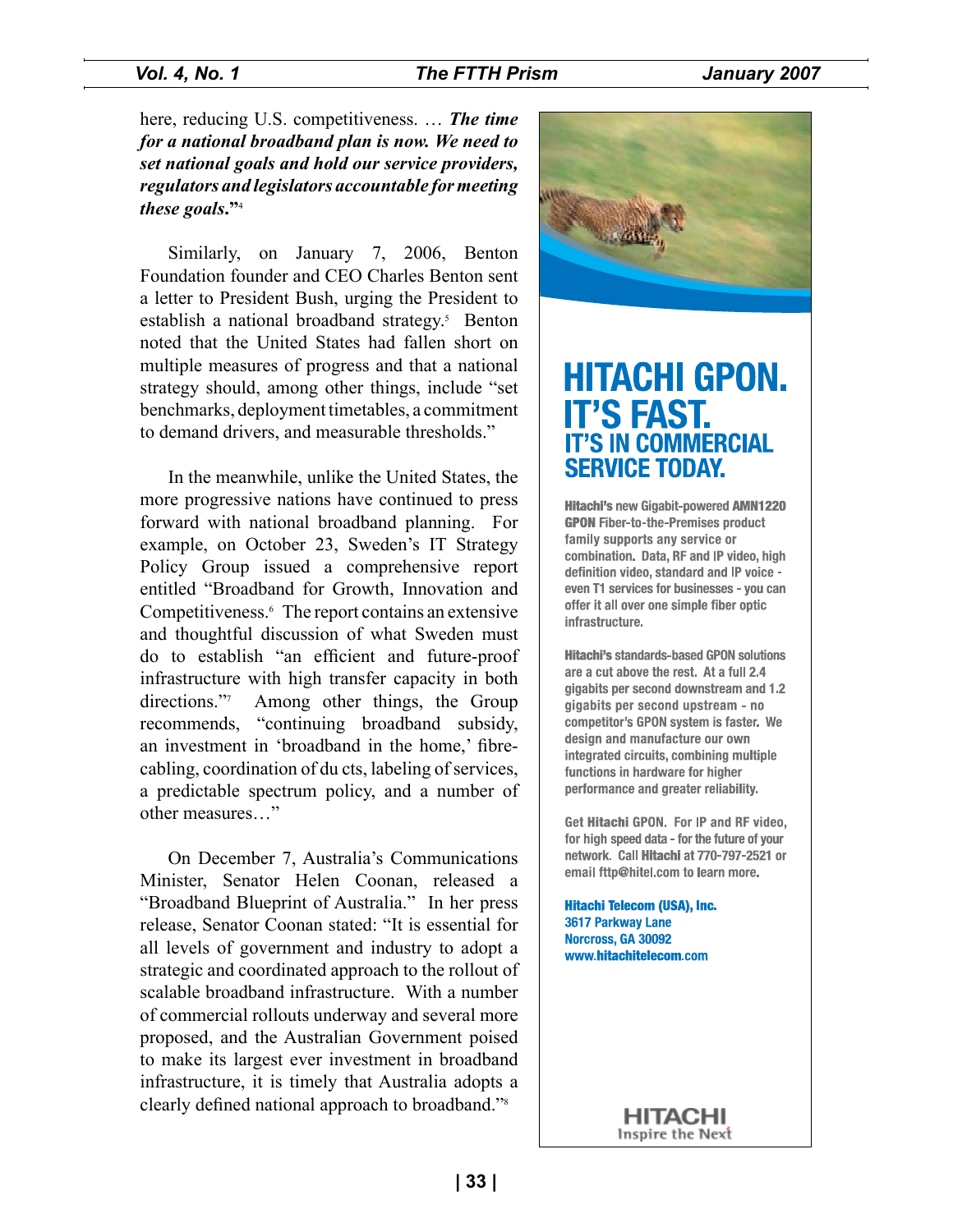One day later, Japan's Ministry of Internal Affairs and Communications (MIC) issued a publication entitled "Approaches to Nationwide Installation of Broadband (Next-Generation Broadband Strategy 2010).<sup>9</sup> In this document, the MIC reported that broadband is now available to 94 percent of all households in Japan, and fiber-to-the-home is available to 80 percent. By 2010, Japan intends to remove the remaining gap in broadband coverage and to make ultra-high speed broadband available to at least 90 percent of households. It will do this through a combination of "investment incentives" to the private sector and "fianancial support, human resources support, information and know-how, etc." to local governments. According to the MIC, "[i]t is expected that future broadband installation, especially installation in areas where conditions are disadvantageous, will see operators, local governments, municipalities and the state each playing their own part suitably through a division of roles."

Likewise, in recent weeks, recognizing the critical importance of high-capacity fiber networks to their countries and to themselves, both Korea Telecom and France Telecom announced massive new investments to join the ranks of major telecommunications providers that are migrating to fiber-to-the-home technology.<sup>10</sup> In stark contrast,  $\angle$ AT&T, on the verge of becoming America's largest communications company, has repeatedly insisted that it is going to stick to its plan to deploy fiber only as deep as neighborhood nodes.11 Similarly, Qwest has smugly reiterated its satisfaction with its modest network development plans, which will at most include fiber to neighborhoods.12 These choices will effectively limit AT&T and Qwest to bandwidth capacity of 20-25 Mbps downstream and to a puny 1-3 Mbps upstream – amounts that cannot support the fundamental economic advances that nations with widespread and affordable access to vastly greater broadband capabilities will enjoy. While AT&T's and Qwest's strategies may meet their short-term profit objectives and please Wall Street, they could well cause significant long-term harm to the communities that they serve and to America as whole.

Where, as here, the free market provides incentives that are far out of line with the Nation's best interests, a compelling need exists to act promptly to understand why this is happening and to fix the problem. The best way to do this, we submit, is to build consensus on a national broadband strategy that will work for all major stakeholders to the maximum extent possible.

#### **An Eight-Step Plan For Developing a National Broadband Strategy**

On March 26, 2004, President Bush declared that "This country needs a national goal for…the spread of broadband technology. We ought to have…universal, affordable access for broadband technology by the year 2007, and then we ought to make sure as soon as possible thereafter, consumers have got plenty of choices when it comes to [their] broadband carrier."13 As Commissioner Copps noted in the op-ed piece quoted above, America is nowhere near to achieving President Bush's stated goals because the United States has failed to develop an implementation plan to achieve them. In the remainder of this paper, we outline eight key steps that will lead to the development of *both* a national broadband strategy and a concrete action plan to give it effect.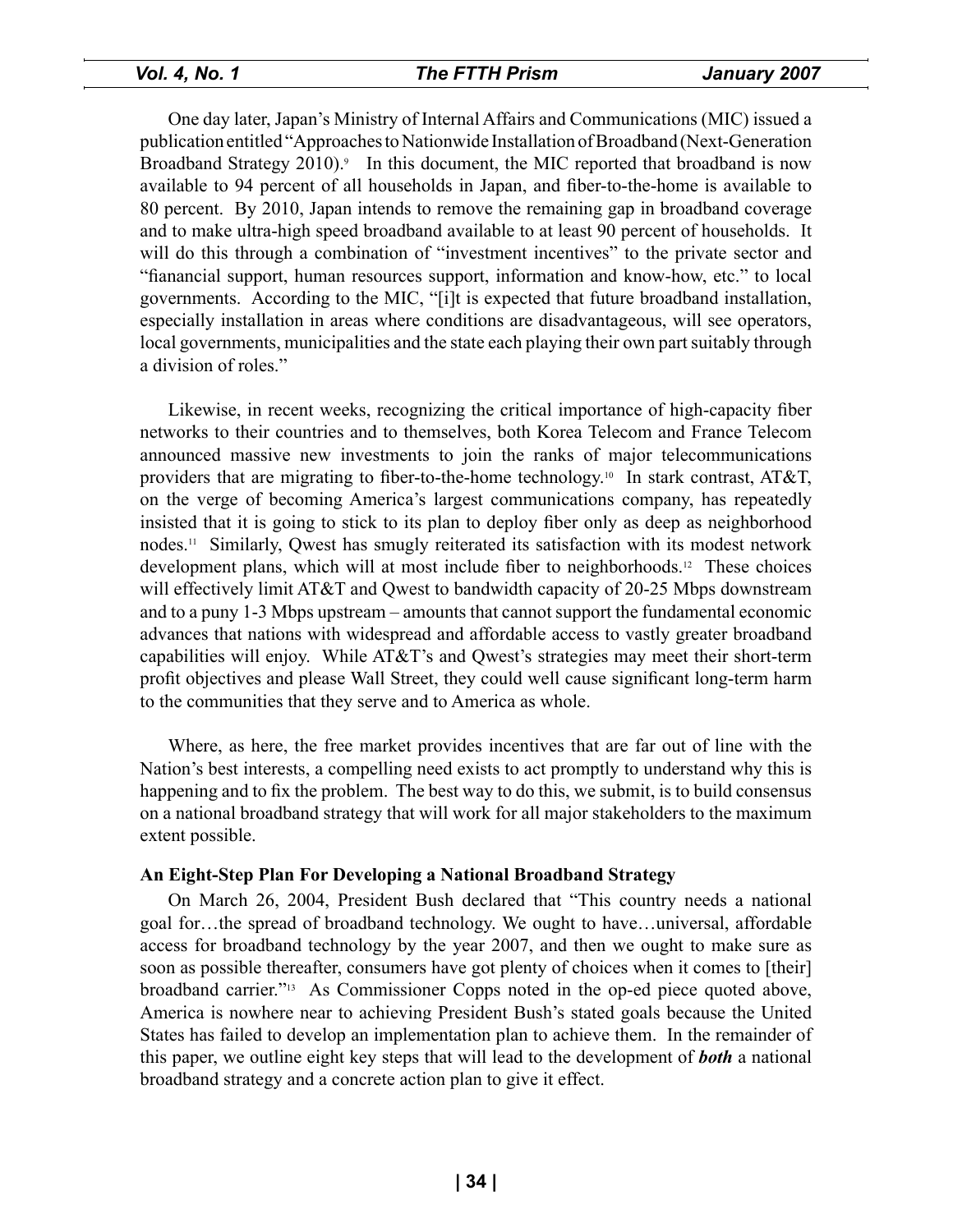#### **Step 1: Create a Critical Mass of Support for a National Broadband Strategy**

Developing an ambitious and workable National Broadband Strategy will take a major commitment of time, effort and money. It will require a strong national consensus on the need for such a strategy – and on the dangers of failing to develop one. The process will require support at all levels of government and from all major stakeholders, including the established communications service providers. The project must also have access to substantial financial and other resources.

While support for a National Broadband Strategy is growing, much more support will be necessary to achieve lift-off. As a first step, advocates must use all means at their disposal to educate opinion leaders in government, business, academia, labor, consumer groups, the media, and the public, about America's pressing need for a National Broadband Strategy. Such activities can include networking with colleagues and organizations, writing detailed analyses, articles and op-ed pieces, holding conferences, making speeches, briefing journalists, and communicating with members of Congress.<sup>14</sup> Champions in Congress, state legislatures and local governments should hold hearings on the key issues and propose resolutions to signal their support. Collectively, such activities should lead to a groundswell of support for a National Broadband Strategy.

#### **Step 2: Enact Federal Legislation**

Once support for the development of a National Broadband Strategy has reached critical mass, Congress and the President should ensure that the planning process moves forward in a timely and well-organized fashion. To do this, Congress and the President should prepare and enact legislation that articulates the nature of the challenge and the stakes involved for America, outlines the key steps to be taken, and provides a sufficient budget to do the job right.

### **Step 3: Appoint a Blue Ribbon Task Force**

While Congress, the Federal Communications Commission, and other agencies can provide valuable assistance, we do not believe that they alone can develop a National Broadband Strategy. The Strategy that we envision will be based on the best information available, viewed in imaginative new ways that are not tied to legacy political and legal structures, and will be the product of negotiation among the key stakeholders, whose mission will be to find solutions that benefit all concerned to the maximum extent possible.

To achieve these ends, we recommend that the President and the leadership of Congress appoint a non-partisan, broadly representative blue-ribbon task force. The task force should include, at a minimum: representatives of federal, state and local governments; providers of communications services, including both established and competitive providers; commercial and residential consumers; developers of software, hardware, equipment, and appliances; utilities; the entertainment industry; the scientific, educational, and medical communities; manufacturers, including members of traditional and new industries; labor; the disadvantaged; the public safety, homeland security, and defense industries; and industries offering promising efficiencies from joint planning and development (transportation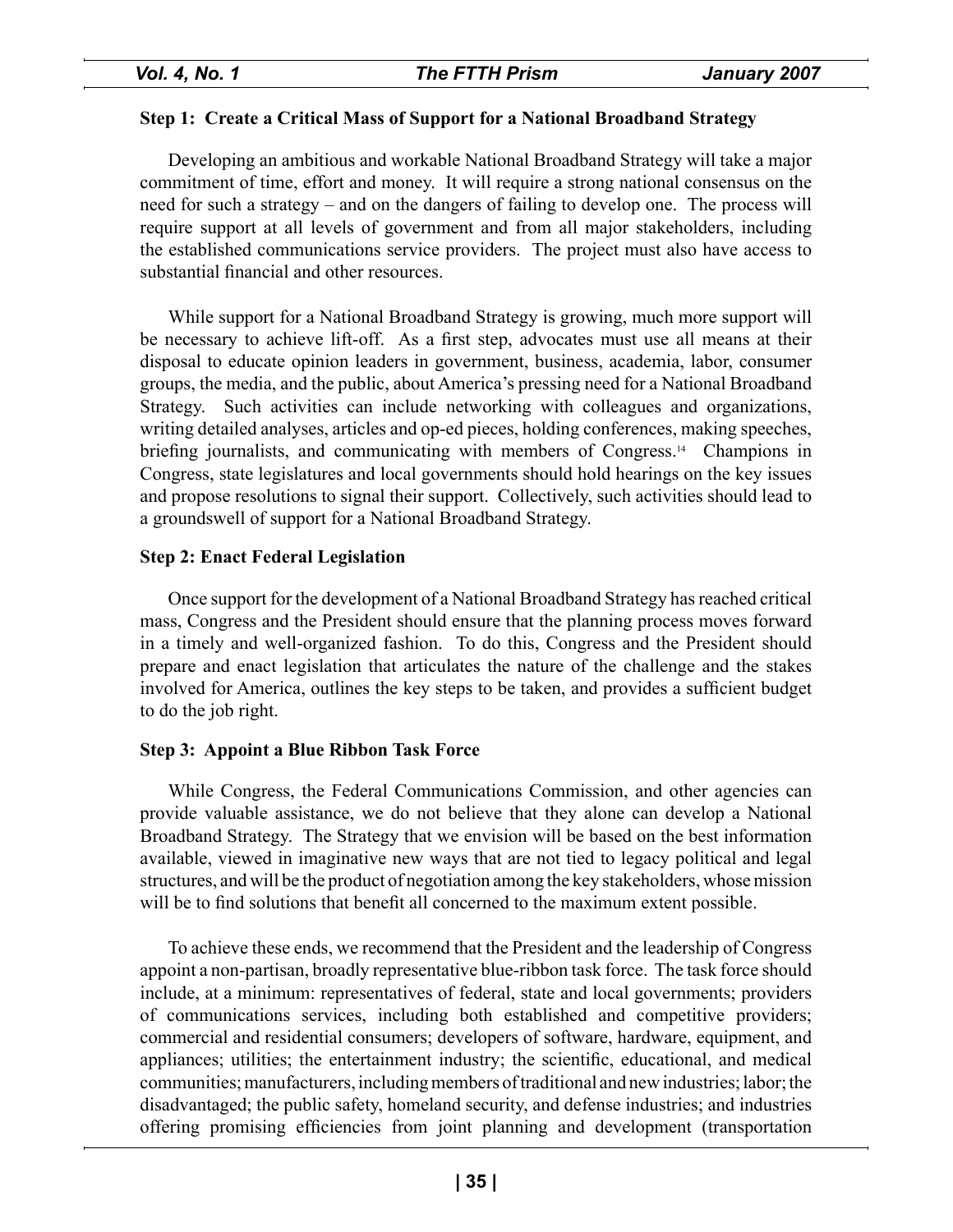systems, sewers, public works, etc.). The task force should also include experts in related areas of law, taxation, finance, public and private grants and loans, etc.

Appointees should be knowledgeable, hard-working, positive-minded, articulate, and charismatic. They should be able to obtain and effectively communicate information to and from the task force. They must also command sufficient respect from their constituencies to be able to represent them in negotiations among members of the task force.

#### **Step 4: Establish Preliminary Goals**

As one of its first undertakings, the task force should develop ambitious, but realistic, preliminary goals to help focus its information-gathering, information-exchange, and negotiations. Setting final goals would be premature at this stage, as the task force is likely to obtain information that requires refinements as the project proceeds.

For example, in 2002, TechNet, on behalf of the CEOs of more than 100 prominent American companies, sought to develop consensus on a national goal of 100 Mbps to 100 million homes and small businesses by 2010. Similarly, the CENIC organization in California developed a program entitled "One Gigabit or Bust" to promote the development of 1 Gbps broadband networks throughout the state by 2010.<sup>15</sup>

While TechNet and CENIC were ahead of their time for the United States, it is becoming increasingly clear that the America must now take such ambitious goals seriously. Japan has already exceeded the equivalent of TechNet's target, and South Korea, France, and possibly some countries may do so as well.<sup>16</sup> By 2012, Singapore plans to have infrastructure in place that will be capable of meeting even CENIC's 1-Gbps target. With an aggressive National Broadband Strategy, it is possible that the United States could do so too – or at least come close.

At the same time, conditions vary so greatly across the United States that a "onesize-fits-all" strategy would surely fail. Fiber-to-the-home is clearly the best and most robust technology for high-capacity networks, but it is not economically feasible to deploy everywhere under today's conditions. A significant challenge to the task force will be to find ways – tax incentives, grants, loans, public purchasing decisions, etc. -- to make fiber a viable option for as many Americans as possible – including those living in the most urban areas. At the same time, certain trade-offs among fiber, wireless and other technologies will inevitably be necessary. Making such tradeoffs will be extremely difficult, but the task force can help America make choices in a far better informed and constructive a manner than it is doing today.

#### **Step 5: Gather Key Pertinent Information**

Among the major problems that we have in the United States today is that we have relatively little reliable information about available and planned communications resources, usage patterns of our information networks, current and future needs, gaps that must be filled to meet such needs, and barriers to filling those gaps. In Step 5, the task force should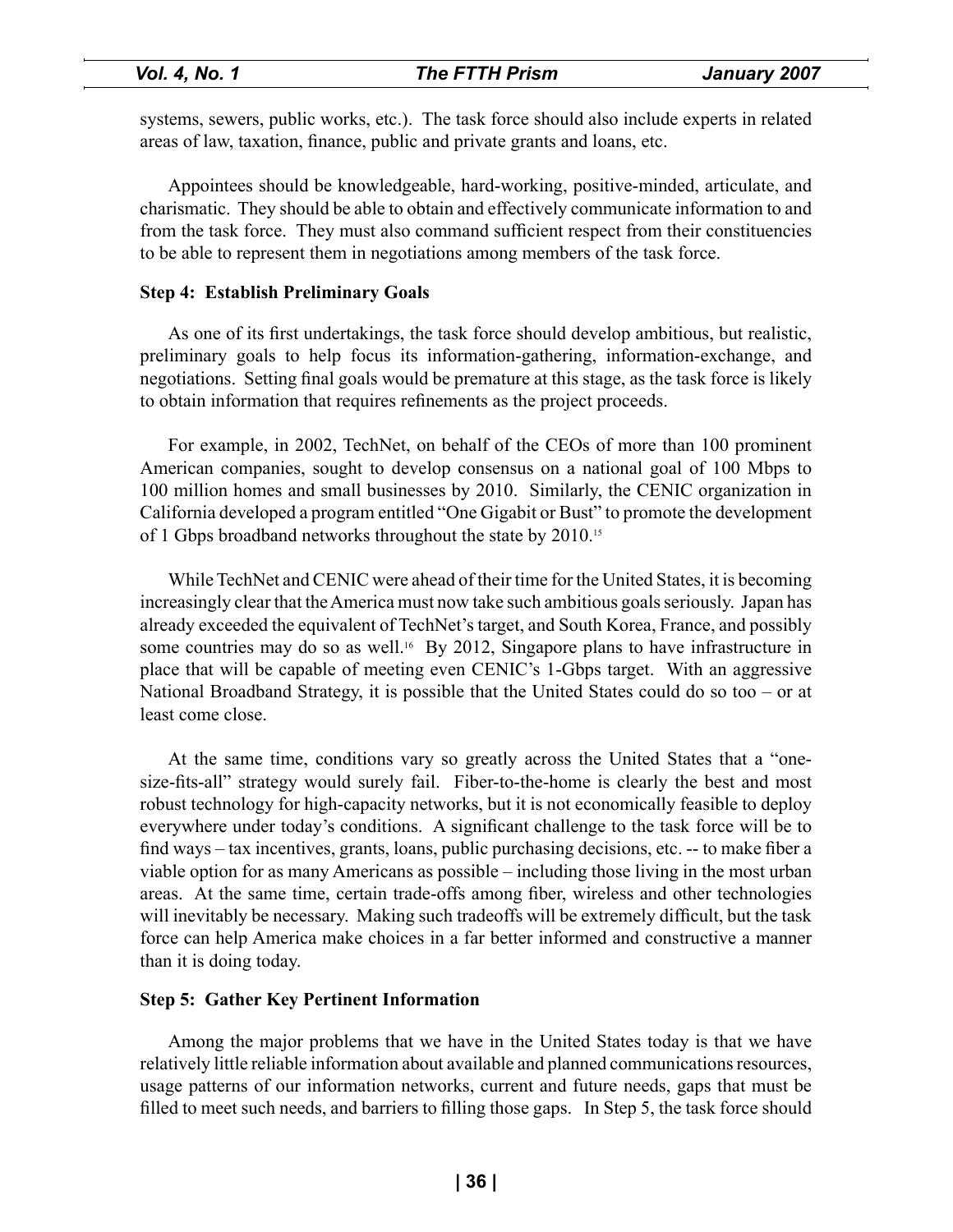| Vol. 4, No. 1 |
|---------------|
|---------------|

develop the statistical and factual bases necessary for each major sector of the American economy to identify and make informed decisions about the opportunities and challenges it faces.

With all major stakeholders represented, the task force will have a unique opportunity to understand how each sector sees the future; what each believes it will need to be successful in the years ahead; what the leading nations are doing in its field; what each is doing (or not doing) to ensure its success in the years ahead; and what barriers each faces.

In addition to gathering sector-specific information, the task force should also study the legal, technical, financial, tax, and other issues that can affect the deployment of broadband networks in a positive or negative direction. In addition, the task force should study in detail what the other leading nations have done, or are planning to do, to stimulate the deployment of high-capacity networks.

#### **Step 6: Exchange and Refine Information**

Step 6 could well be the most interesting of all. After the task force has gathered pertinent information about each individual sector in Step 5, it should then facilitate exchanges of information and imaginative interactions among the various sectors. This will enable participants to see their respective fields in new ways, unleashing a wave of creativity and excitement. Members of the task force should include their constituents in these discussions and encourage follow-up communications outside the task force. Step 6 should not be rushed, as the interactions that it spawns are likely to be of tremendous value to all concerned.

#### **Step 7: Develop a Report and Recommendations**

In Step 7, the task force will narrow the potential strategies to a manageable number, prepare a working draft of a report to the President and Congress, obtain feedback from their constituent groups, and develop a final document. If possible, the final document should reflect consensus among all major stakeholders. The task force should strive to avoid or minimize dissent by making reasonable compromises, if possible. At the same time, however, the report's value will depend entirely on whether its recommendations are meaningful, and will truly enable America to succeed in the global marketplace in the years and decades ahead. The task force should therefore reject compromises that would undermine this goal, and if reasonable efforts to compromise fail, should include dissenting views in the ultimate report.

#### **Step 8: Obtain Legislation to Implement the National Broadband Strategy**

After the task force has presented its final report and recommendations to the President and Congress, it will be their task to enact the legislation necessary to implement the task force's recommendations. This, too, is sure to a complex and time-consuming process. Advocates of a National Broadband Strategy, including members of the task force, should be prepared to participate extensively in this process – to ensure that the fine print of the legislation will not undermine the major goals of the National Broadband Strategy.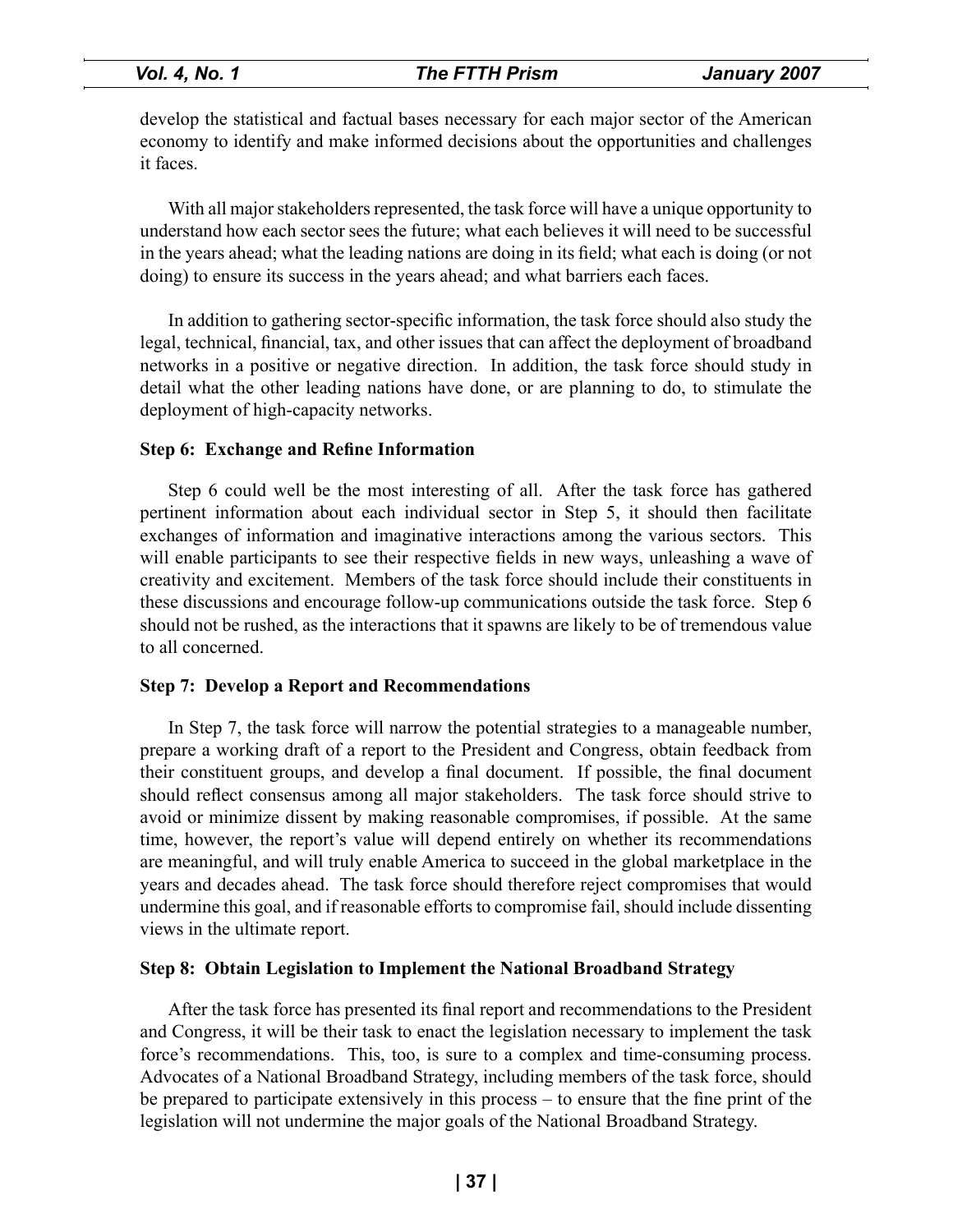#### **Conclusion**

In his trenchant article in *Foreign Affaires* analyzing how the United States "dropped the Internet leadership baton," Thomas Bleha succinctly summarized the stakes involved for all Americans:

It is now clear that Japan and its neighbors will lead the charge in high-speed broadband over the next several years. South Korea already has the world's greatest percentage of broadband users, and last year the absolute number of broadband users in urban China surpassed that in the United States. These countries' progress will have serious economic implications. By dislodging the United States from the lead it commanded not so long ago, *Japan and its neighbors have positioned themselves to be the first states to reap the benefits of the broadband era: economic growth, increased productivity, technological innovation, and an improved quality of life.* 17

Since the publication of this article, France, the Netherlands, and several other European nations have joined Japan and its neighbors in working toward a future based on affordable access to high-capacity next generation broadband networks. In contrast, the United States has stood pat, effectively ceding control of America's future to a handful of self-serving giant communications providers and their nervous financiers on Wall Street. This must change.

The time is long overdue for us to recognize that every public and private entity and every resident in America will benefit from affordable access to world-class national communications infrastructure and that America's failure to develop one promptly will seriously threaten our ability to remain the great nation to which we become accustomed. To be sure, the established communications providers have a significant role to play, but it would be folly for the United States to leave such a critical matter to them alone.

We must develop a National Broadband Strategy now. We have not a day to waste.

(Endnotes)

- 1 J. Baller and C. Lide, America Needs a Fiber-Based National Broadband Policy Now, if Not Sooner, FiberPrism (October 2006), http://www.baller.com/pdfs/baller-lide\_fiberprism.pdf
- 2 http://www.baller.com/pdfs/Copps\_11-8-06.pdf
- 3 http://gov.ca.gov/index.php?/press-release/4823/ (emphasis added)
- 4 http://www.sfgate.com/cgi-bin/article.cgi?f=/c/a/2006/12/14/EDGOULJ5TB1.DTL
- 5 http://www.benton.org/benton\_files/bentonbroadbandrelease.doc.
- 6 http://www.regeringen.se/content/1/c6/07/38/23/a695375c.pdf.
- 7 *Id*. at 5.
- 8 http://www.minister.dcita.gov.au/media/media\_releases/minister\_releases\_broadband blueprint for australia
- 9 http://www.soumu.go.jp/joho\_tsusin/eng/newsletter.html.
- 10 http://times.hankooki.com/lpage/tech/200612/kt2006121219074611780.htm; http://home.businesswire. com/portal/site/google/index.jsp?ndmViewId=news\_view&newsId=20061222005013&newsLang=en.
- 11 http://today.reuters.com/news/articlenews.aspx?type=technologyNews&storyid=2006-12-05T152035Z\_ 01\_N05255779\_RTRUKOC\_0\_US-ATT-LINDNER.xml